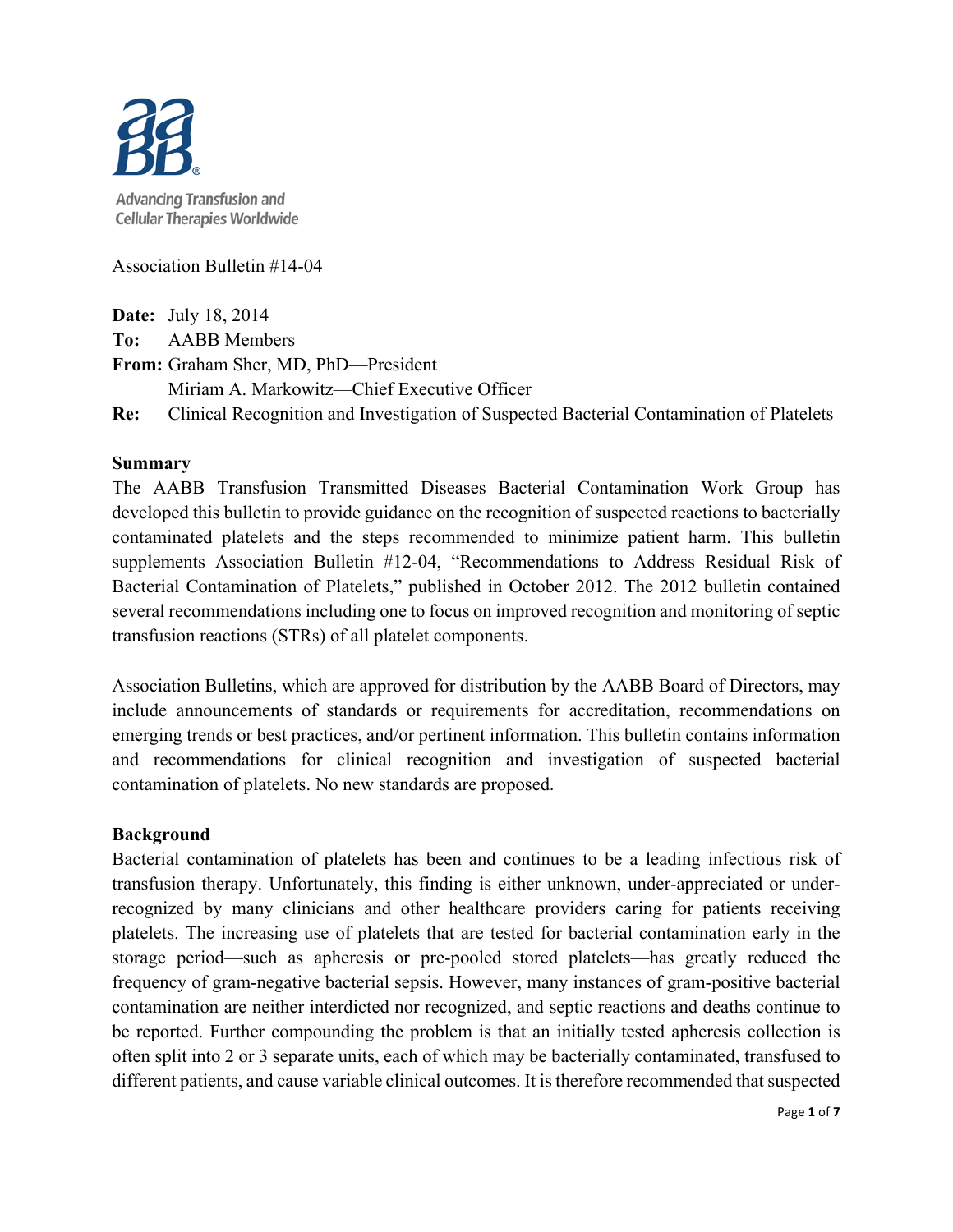patient transfusion reactions to platelets, as defined below, trigger an immediate review for the possibility of sepsis, and possible recall of all units derived from the primary collection. It is estimated that after early screening for bacteria, about 1/2,000 to 1/3,000 platelet transfusions are still contaminated with bacteria, primarily coagulase-negative *Staphylococcus* species, and that the risk of serious STRs leading to morbidity and mortality continues.

The purpose of this document is to provide transfusion service medical directors with guidance on the recognition of suspected reactions to bacterially contaminated platelets and the steps recommended to minimize patient harm. Transfusion service medical directors are encouraged to bring this document to the attention of the hospital Transfusion Committee for education and dissemination throughout the hospital clinical staff and incorporation of these recommendations into the institution's policies.

# **Clinical Criteria for Investigation of Suspected Bacterial Contamination**

Caregivers should be vigilant for signs and symptoms of reactions resulting from bacterial contamination of platelet products. Bacterial contamination should be suspected and an investigation initiated if the criteria for a transfusion reaction described below appear during or within 24 hours after the end of transfusion. Caregivers noting these STR criteria should immediately notify not only clinicians caring for the patient but also the transfusion service. Reactions starting beyond 6 hours after completion of transfusion are known to occur and expert clinical judgment is required to recognize the potential link and to intervene.

Although the definition of a septic transfusion reaction is likely set by facility policy, two representative examples are provided below.

1) Fever defined as temperature  $\geq$ 38 C (100.4 F) with a rise of  $\geq$ 1 C (1.8 F) from the pretransfusion value PLUS any of the following signs and symptoms:

- Rigors
- Hypotension
- Shock
- Tachycardia (rise of >40 beats/minute from pre-transfusion value)
- Dyspnea
- Nausea/vomiting

2) Any change in clinical condition leading to a suspicion of sepsis, even in the absence of fever or other typical signs and symptoms of sepsis. Fever may not occur in immunosuppressed or neutropenic patients, particularly in patients pre-medicated with antipyretic and antihistaminic agents before transfusion. In particular, syncope or hypotension in the absence of other features of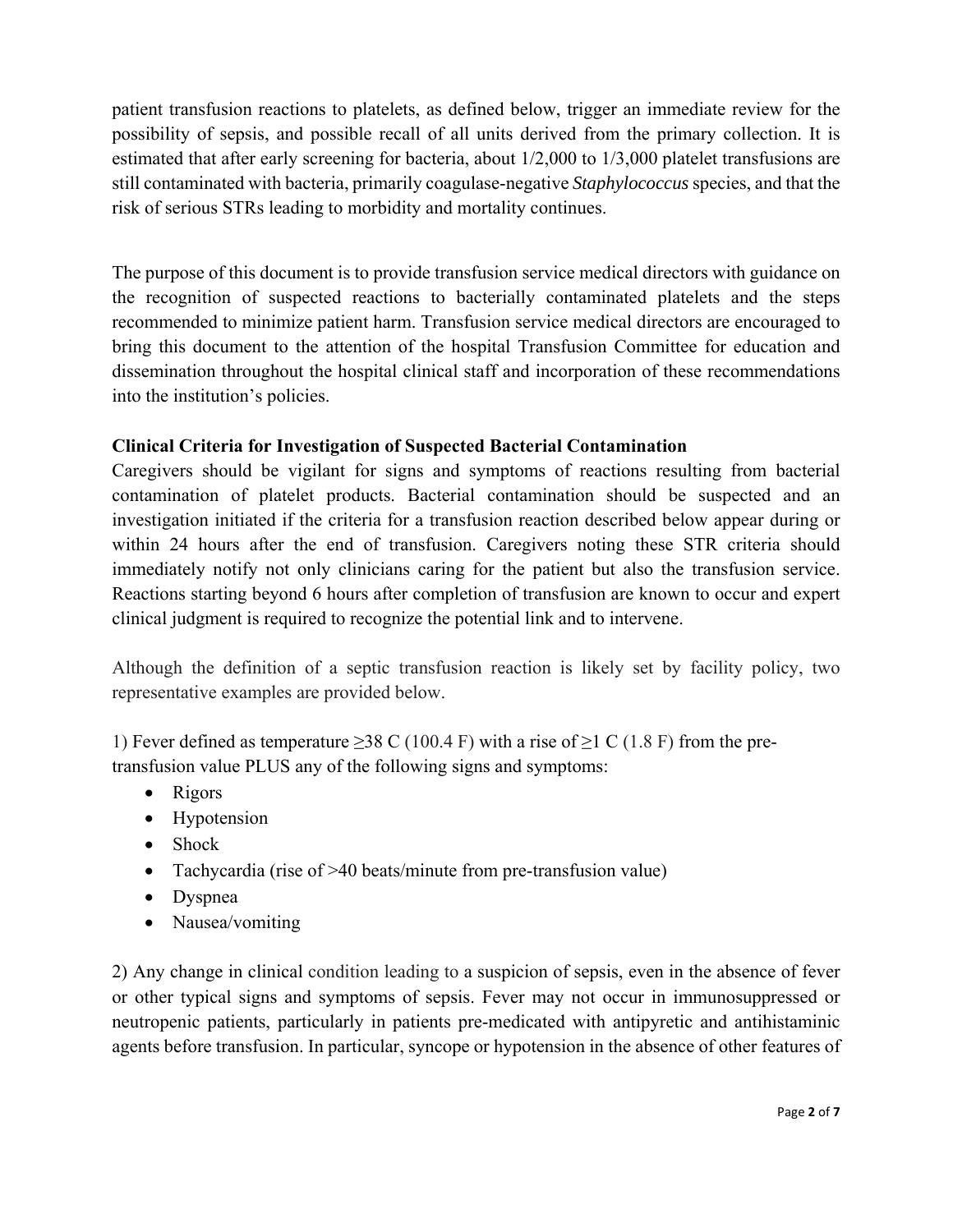sepsis have been reported in patients transfused with bacterially contaminated platelets. These findings may be delayed for up to 24 hours.

# *Bedside Actions*

Rapid recognition of sepsis and initiation of clinical support of the patient are critically important to survival. Septic reactions should be treated aggressively. If sepsis is suspected and/or the above criteria are met facilities should:

- Immediately stop the transfusion.
- Provide fluids, pharmacologic support of blood pressure, and support for organ failure according to guidelines of the "Surviving Sepsis Campaign."1
- Notify the transfusion service and return the blood product container(s) to the transfusion service per facility policy.
- Immediately draw blood samples from the patient for culturing—preferably in two sets of aerobic and anaerobic bottles—irrespective of whether the patient is already receiving antibiotic therapy.

## **Laboratory Management—Transfusion Service/Microbiology**

Quick responses from laboratory staff and good communication between various laboratory services will enable quarantine of additional, relevant, co-components.

#### *Initial Actions*

- Immediately search transfusion service inventory for any co-components (defined as all blood components prepared from the same donation) and place any such units found into quarantine to prevent distribution.
- Immediately contact the collection facility that provided the index component (defined as the blood component that triggered the reaction work-up) to evaluate the need for a broader inventory search for co-components so these can be quarantined.
- Test returned product for bacterial contamination as noted below under "Laboratory" Methodology."

## *Follow-up Actions*

 When all test and culture results are available and the investigation is complete, discard all co-components if any result for any component is positive. [Note: a process to allow release of rare units from quarantine when negative results are obtained is acceptable.]

## *Laboratory Testing*

Testing should be performed on the index component involved in the suspected STR. This testing should include direct stain and culture, may involve optional use of available rapid assays, and can be adapted according to facility policies. If the index component bag is not available for testing, a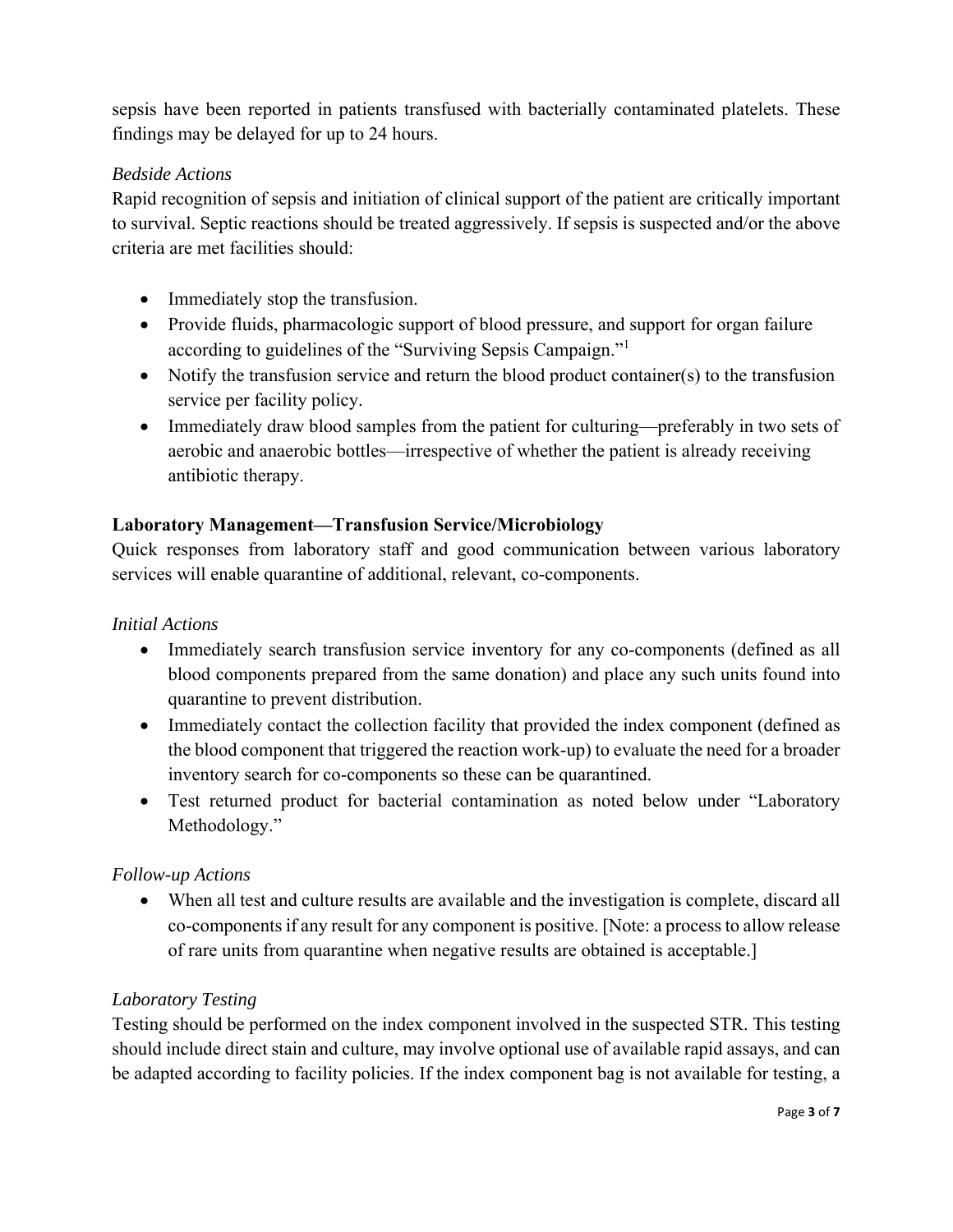residual sample from the index component prepared **at time of issue** may be used for testing. Note that segments made at the time of production by the supplier should **NOT** be used.

The microbiology laboratory should save all bacterial isolates from the recipient of a potentially contaminated blood component and from implicated components in anticipation of further analysis to establish the relatedness of bacteria isolated from these two sources.

## Direct Stain and Culture on Component

All work should be performed in a Class II Biological Safety Cabinet. Samples should be obtained using aseptic technique from the index component using a needle and syringe. Quarantined cocomponents should be tested using the same procedures used for the index component.

For direct stain:

- A slide for direct examination by staining (e.g., Gram's or acridine orange stain) should be prepared for immediate assessment on a direct smear of the product or on a cytospin preparation.
- The sensitivity of direct Gram's stain is  $10^5$  to  $10^6$  CFU/mL; that of acridine orange is  $10^4$ to  $10^5$  CFU/mL.

For culture:

- If insufficient volume is present in the component bag, add 10 to 20 mL of sterile broth to the component bag and mix thoroughly before sampling.
- $\bullet$  Test using plate culture and blood culture bottles as follows<sup>2</sup>:
	- o Plate culture: Inoculate 0.1-mL volumes onto blood and chocolate agar plates for incubation in  $CO<sub>2</sub>$  and onto an anaerobic blood agar plate for incubation under anaerobic conditions. Examine plates every 24 hours and incubate for a minimum of 5 days.
	- o Blood culture: Inoculate one aerobic and one anaerobic bottle (minimum volume of 1.0 mL) of the blood culture system in use at the institution. Follow the manufacturer's instructions for the system in use and incubate bottles for a minimum of 5 days.
- Work up any positive cultures according to laboratory procedures, including determination of antimicrobial susceptibility.
- Retain the index component at 4 C should repeat testing be required.
- Preserve any bacterial isolates recovered at −70C for additional studies.
- Sensitivity of plate culture is around  $10<sup>1</sup>$  to  $10<sup>2</sup>$  CFU/mL and of blood culture bottles is around 1CFU/mL. Septic transfusion reactions are typically associated with bacterial loads of  $>10^5$  CFU/mL.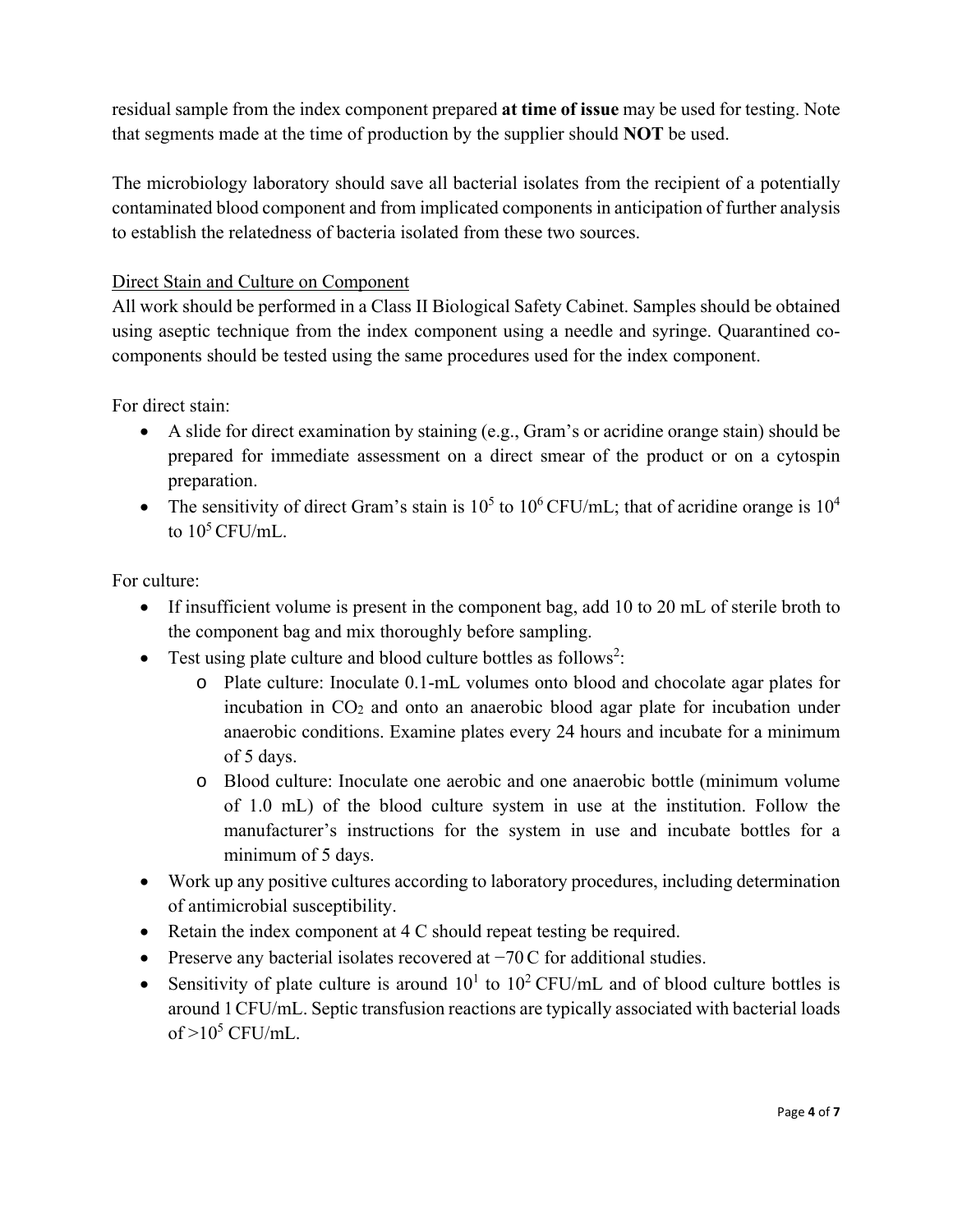## Patient Blood Cultures

- The bacterial species, and its antimicrobial susceptibility, from any positive blood culture obtained following a suspected STR should be noted and compared with any bacterial isolates obtained from culture of the index component.
- Preserve any bacterial isolates recovered at −70C for additional studies.

## Rapid Assays

 Available FDA-approved rapid assays, e.g., Platelet PGD Test System (Verax Biomedical, Marlborough, MA) and BacTx Bacterial Detection Kit for Platelets (Immunetics, Boston, MA), can also be performed to provide information in addition to direct staining for early detection of bacterial contamination.

# *Interpretation of Tests Performed Due to Suspected Reaction*

Units are interpreted as bacterially contaminated if at least one of the following conditions is met:

- The initial Gram's stain is positive and/or culture yields a bacterial species with the same Gram's stain characteristics, e.g., gram-positive cocci in clusters found on Gram's stain and *Staphylococcus aureus* obtained by culture.
- The same bacterial species with the same susceptibility is recovered from platelet specimens from both plate culture and blood culture bottle(s).
- $\bullet$  The same bacterial species with the same susceptibility or other test of identity (e.g., RFLP) and sequencing) is recovered from culture of the platelet specimen and from blood culture obtained from the patient during or shortly after the transfusion.

# *Result Reporting*

- Any positive results, including direct stains, rapid assays, and cultures, which are indicative of bacterial contamination, should be communicated immediately by the microbiology laboratory to the transfusion service with as much detail as available, and updated as additional results are generated.
- The transfusion service should immediately notify the clinical team and transfusion service medical director of any positive result, including direct stains, rapid assays, and culture results indicative of bacterial contamination, and follow up with the identification of the bacterial isolate and its antimicrobial susceptibility as soon as these results are available.
- The transfusion service should forward all results, including direct stains, rapid assays, and culture results indicative of bacterial contamination, to the donor center supplying the implicated blood product to facilitate identification and quarantine of co-components, and donor evaluation if required. To facilitate timely release and return to inventory of cocomponents that have been quarantined it is important that negative results also be forwarded to the donor center.
- State and Federal reporting requirements must be followed by the microbiology laboratory, transfusion service, or blood center.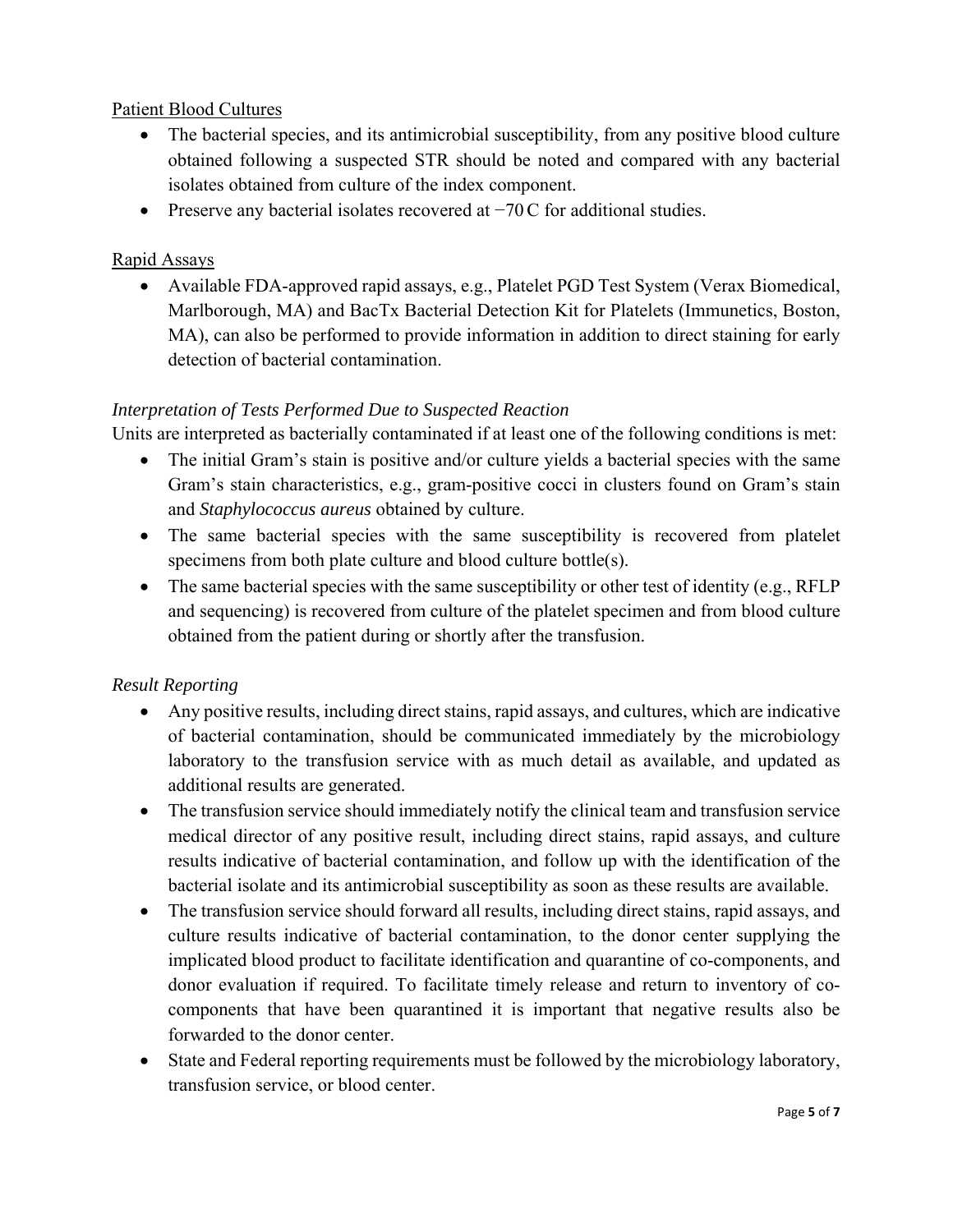## **Blood Center Actions**

- If the index component is found to be bacterially contaminated:
	- o Co-components still present at the center should be quarantined and cultured prior to discard.
	- o Co-components issued to other institutions should be recalled and quarantined, if not transfused, and should be cultured prior to discard if returned to the blood center.
	- o These co-components should be cultured using the methods described above to establish relatedness of any bacteria isolates to the index component.
- If the culture on the index component is negative, or is not performed due to an inadequate sample, the blood center medical director should assess the need for further action with cocomponents. See Initial Actions.
- The occurrence of transfusion reactions should be determined for co-components issued to other institutions and transfused.

## **Key Steps**

In summary, in order to recognize and provide a timely response to suspected STRs and to protect other patients from receiving contaminated co-components, the following steps are recommended.

## **A. Clinical Service or Patient Care Professionals**

- 1) Recognize a potential septic reaction.
- 2) Immediately stop the transfusion.
- 3) Support patient as indicated—STRs can lead to a precipitous clinical decline in the patient.
- 4) Obtain blood cultures from the patient.
- 5) Return the platelet bag/component to the transfusion service or laboratory for investigation.
- 6) Alert the patient's physician.

## **B. Transfusion Service and Microbiology Laboratory**

- 1) Gain control of and quarantine co-components.
- 2) Test suspected component for bacterial contamination.
- 3) Notify supplying blood center of all findings.

## **C. Blood Centers**

- 1) Gain control of, quarantine, and investigate co-components.
- 2) Determine appropriate disposition of co-components.
- 3) Facilitate reporting relevant to transfused co-components.